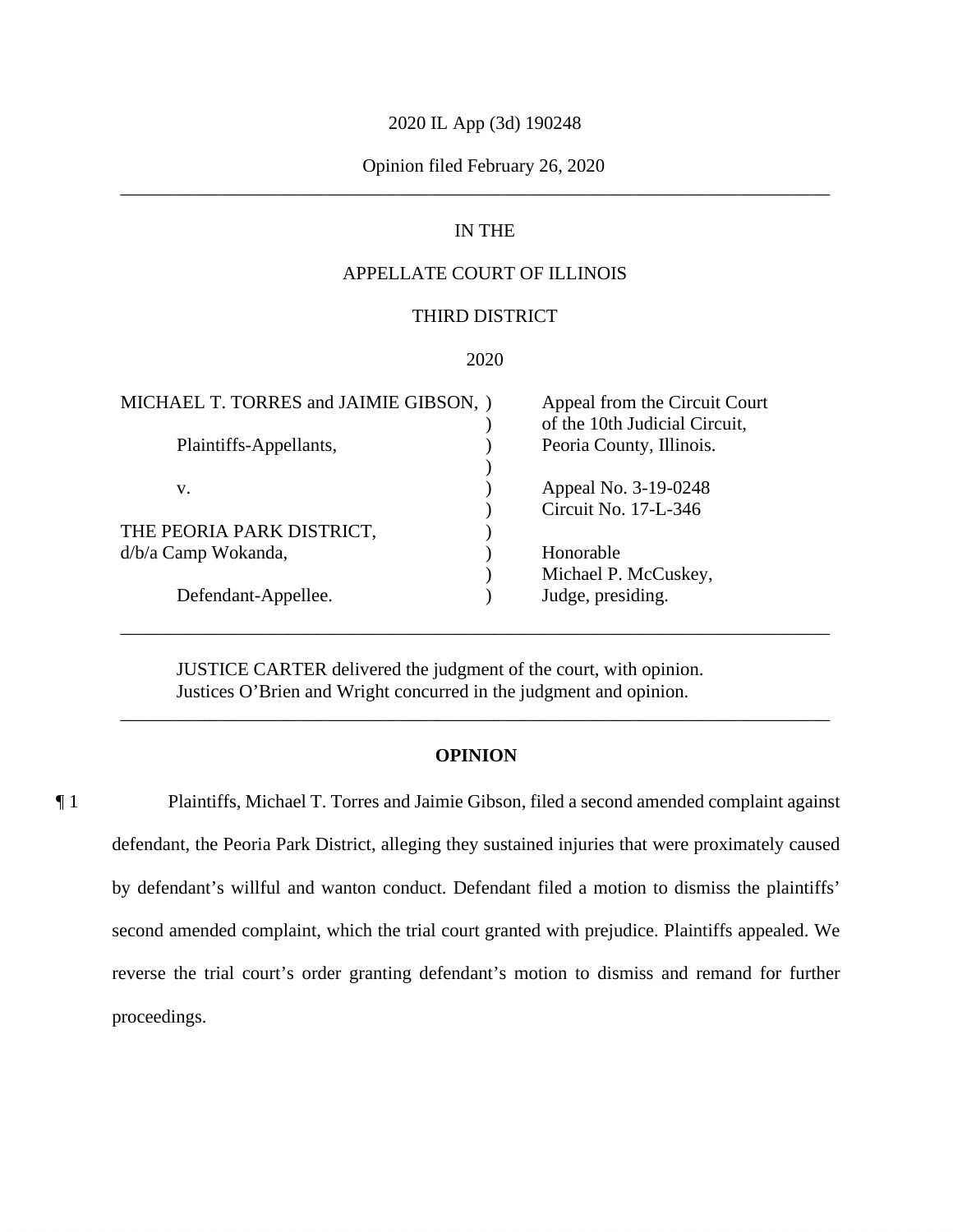#### ¶ 2 FACTS

 without prejudice. On June 22, 2018, plaintiffs filed a second amended complaint against the park ¶ 3 On August 26, 2017, plaintiffs, Michael Torres and Jaimie Gibson, allegedly sustained injuries at a campground owned by defendant, the Peoria Park District. On December 18, 2017, plaintiffs filed a complaint against the Peoria Park District for damages, which was dismissed without prejudice. Thereafter, plaintiffs filed an amended complaint, which was also dismissed district for damages.

 engaged in willful and wanton conduct that proximately caused their injuries. Specifically, accommodations for hire, as well as access to overnight camping sites on their property in campground, during which time the employee explained that plaintiffs could rent one particular used "for any camping or recreational purpose they so desired." used "for any camping or recreational purpose they so desired."<br>
In counts I and II, plaintiffs additionally alleged that sometime before August 26, 2017, ¶ 4 In count I (regarding the injuries of Michael Torres) and in count II (regarding the injuries of Jaimie Gibson) of the second amended complaint, plaintiffs alleged that the park district had plaintiffs alleged the park district "owned, operated, maintained, and patrolled" Camp Wokanda; Camp Wokanda included a park, camping sites, wedding/banquet facility and indoor exchange for a monetary fee; in February 2017, plaintiffs met with an agent or employee of the park district for a tour of Camp Wokanda for the purpose of deciding whether to reserve the camp for their future wedding and reception; at that meeting, the camp's employee described the rules, regulations, and policies of Camp Wokanda and led plaintiffs on a tour throughout the campsite for their exclusive use during their stay, pointed to two poles on each side of the path to the campsite, and explained that the poles were there for plaintiffs' exclusive use and could be

plaintiffs reserved one of the campsites for multiple nights, beginning on Friday, August 25, 2017,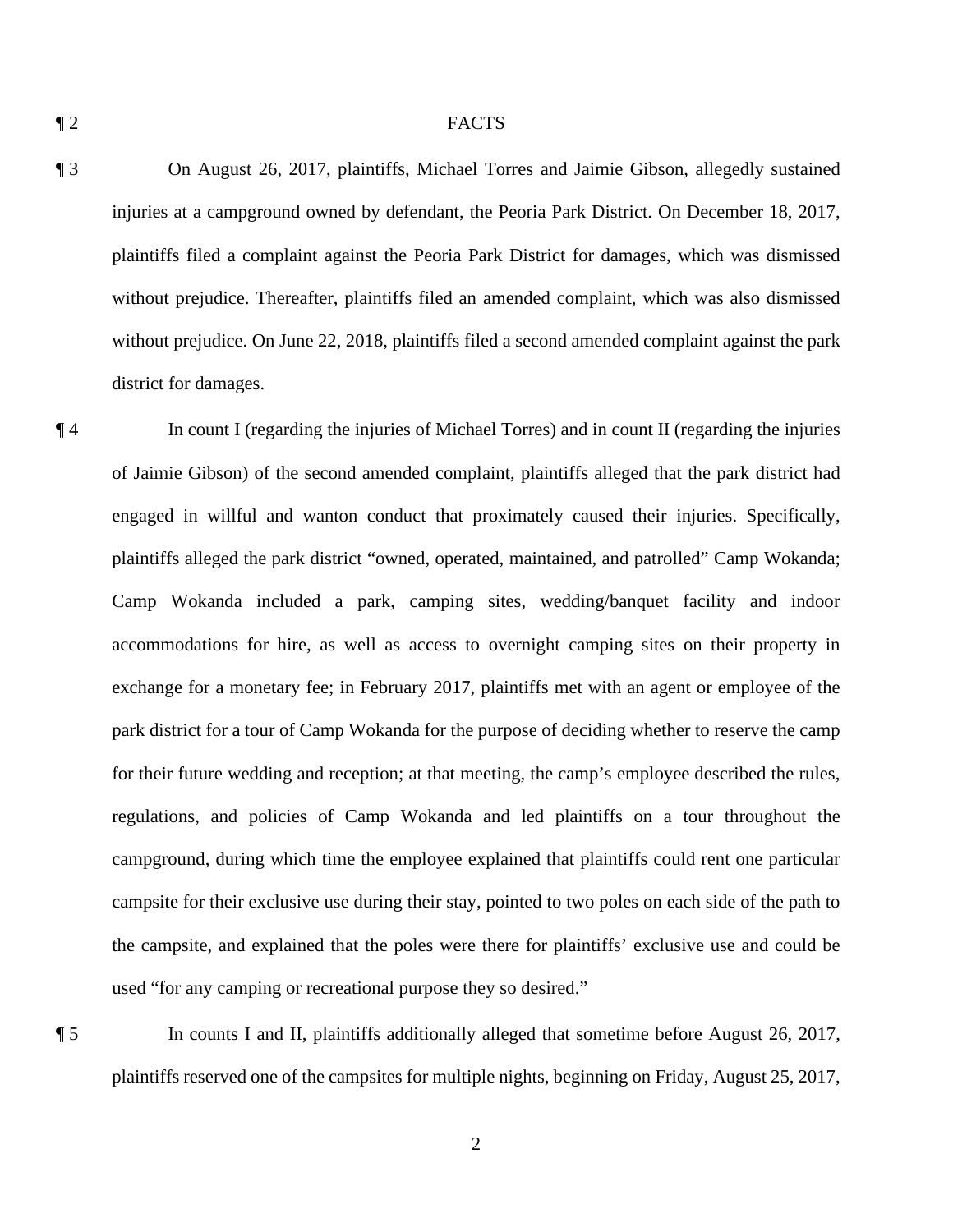camping hammock to two vertical parallel poles that were secured in the ground at the entryway were posted prohibiting the use of hammocks at the campsite. and paid the requested monetary fee; on August 25, 2017, plaintiffs arrived at Camp Wokanda, checked-in with employees/agents of the park district, and were directed by the defendant to their designated individual campsite; on Saturday, August 26, 2017, plaintiffs attached their own of their designated campsite area and sat in the hammock together; one of the poles broke and fell onto both plaintiffs, causing the hammock and plaintiffs to drop to the ground; and no warnings

 arrival to the scene, the responding officer saw a "telephone pole" standing on the right of the hammocks, or any other object, from any structure within Park District properties."<br>
3 **The Plaintiffs further alleged in counts I and II that in February 2017 and on August 26, 2017,** the park district had a policy of not allowing hammocks or any other object to be hung from the poles and had actual knowledge that the said poles were never intended to, and did not have the structural ability to, support appreciable weight (including people in hammocks); at no time did the plaintiffs agree to or sign any type of release of liability; at no time did defendant communicate with plaintiffs about any rules, policies, or warnings regarding their stay and use of Camp Wokanda; and, on August 26, 2017, after the pole broke and injured plaintiffs, a Peoria police officer told one of the plaintiffs' family members that the park district had a policy that did not allow erecting hammocks or any other object from any structure within the park district property. Plaintiffs attached the police report to the second amended complaint, indicating that upon his entrance to the camp area with a hammock tied to it and a "telephone pole" on the ground to the left of the entrance. The responding officer also indicated in the report that he followed the ambulance to the hospital to gather information and, while Torres and Gibson were being treated, he advised Torres's mother that "it is Peoria Park District Policy that we do not allow erecting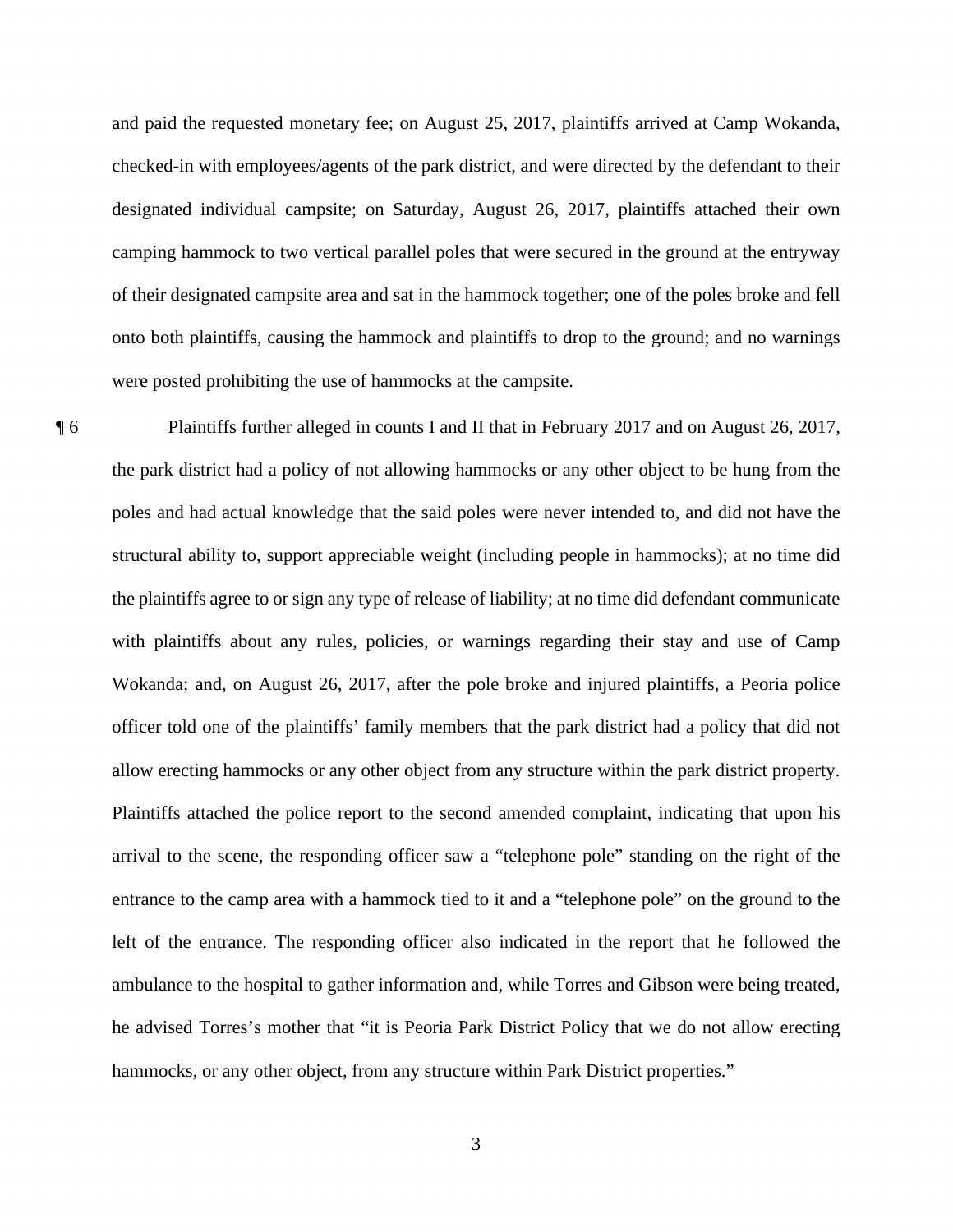signs regarding the use of the poles; before August 26, 2017, certain poles located on Camp ¶ 7 Plaintiffs also alleged in counts I and II that on and before 1975, Camp Wokanda was owned and used by the United States Boy Scouts, who erected numerous manmade wooden poles adjacent to a number of campsite openings and trails to be used to hang banners, flags, finish line signs, and string lights; those poles remained vertically in the ground and remained in their original location for many years; the poles "were not intended by the Boy Scouts to support any appreciable weight including the hanging of hammocks with people in them"; the Boy Scouts had actual knowledge, including the formation of a safety policy, that the poles were not safe to support any appreciable weight, including people in hammocks; in 1975, the park district purchased Camp Wokanda and continuously owned, operated, maintained and administered Camp Wokanda to the present time; for 42 years (1975 through August 26, 2017), the park district kept said poles in their pre-1975 locations and had actual knowledge and a policy that the poles, including the pole that broke and injured plaintiffs, were unsafe and unable to support appreciable weight, including people sitting in a hammock; at no time did the park district notify plaintiffs of its policy that did not allow the hanging of hammocks from the poles or that its policy prohibiting hanging hammocks from the poles was due to the poles never having been intended to hold appreciable weight or due to the poles being old and rotted; the park district did not have an inspection system and did not inspect the poles to ascertain the condition of the poles; the park district did not post any warning Wokanda broke or fell and had to be removed; for many years before and on August 26, 2017, the park district had actual knowledge that said poles, including the pole that injured the plaintiffs, were structurally not intended to support any appreciable weight, including people in hammocks, as evidenced by its safety policy and were unsafe for use by fee-paying campers including plaintiffs; and on August 27, 2017, a camp employee told Torres's family the plaintiffs' incident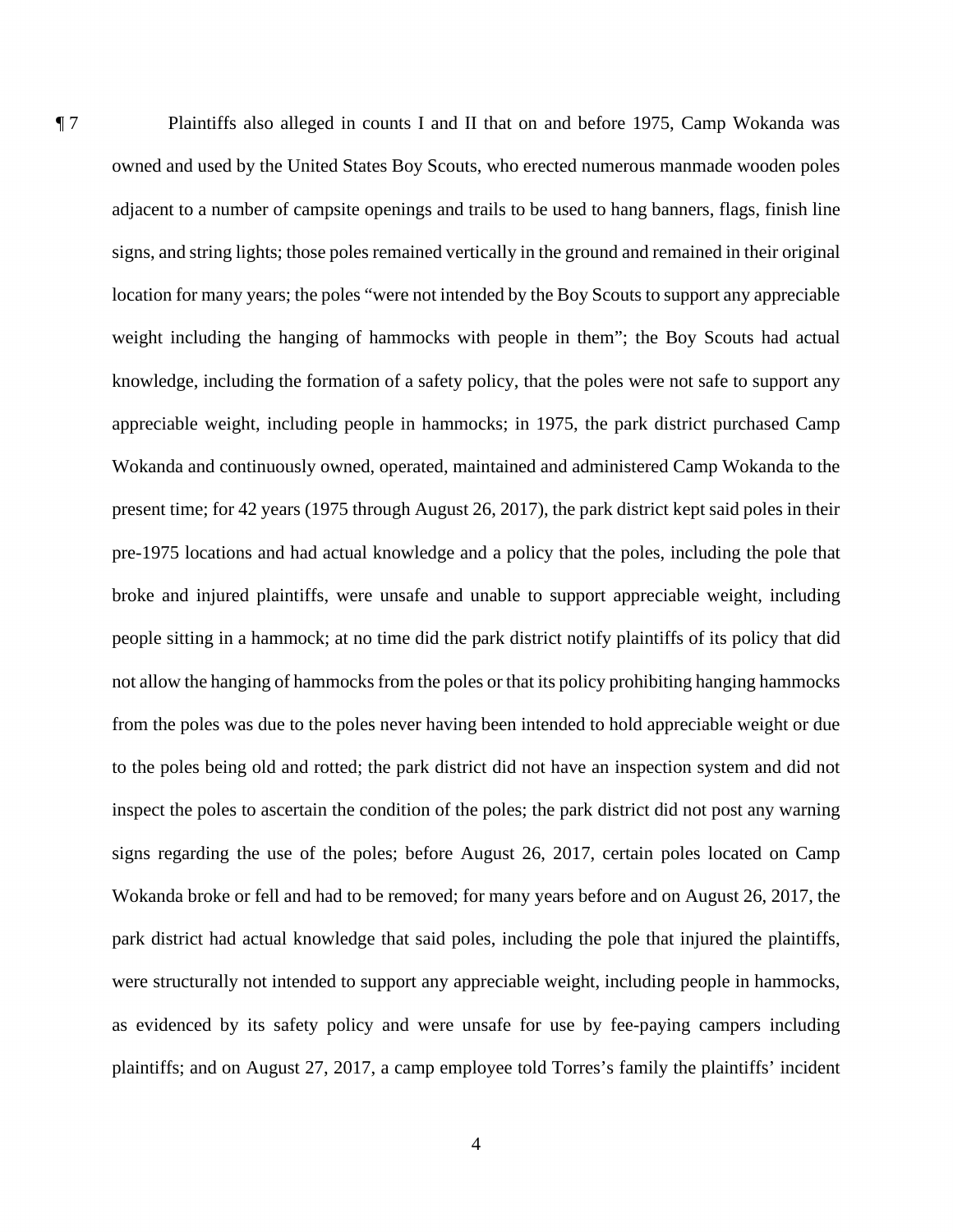"wasn't the first time the camp's structures had fallen—just the week before, an old rotted tree that hadn't been properly removed fell on a tent at one of the campsites."

following respects, where the park district: ¶ 8 Plaintiffs alleged in counts I and II that by its acts and omissions regarding the poles, the park district was utterly indifferent to the safety of people on their property (including plaintiffs) and consciously disregarded the safety of other people (including plaintiffs). Plaintiffs alleged that they were injured due to the willful and wanton conduct of the park district in one or more of the

"a. Failed to provide a safe campsite for use of the plaintiffs;

 including the Plaintiff by having actual knowledge that said poles were unsafe for use by its patrons in hammocks; b. Showed an utter indifference for the safety of people on their property

use by its patrons in hammocks; c. Showed a conscious disregard for the safety of people on their property including the Plaintiff by having actual knowledge that said poles were unsafe for

unsafe pole when it had actual knowledge that said pole was faulty and unsafe; d. Allowed an unsafe condition to exist at the campsite being the faulty and

e. Verbally told the Plaintiffs to use said poles without any restrictions when the Defendant knew or should have known that said poles were unsafe for hammock use;

knew or should have known that it was unsafe; f. Required the Plaintiffs to use a particular designated campsite when it knew or should have known that it was unsafe;<br>g. Failed to comply with its own policies and procedures;<br>5

g. Failed to comply with its own policies and procedures;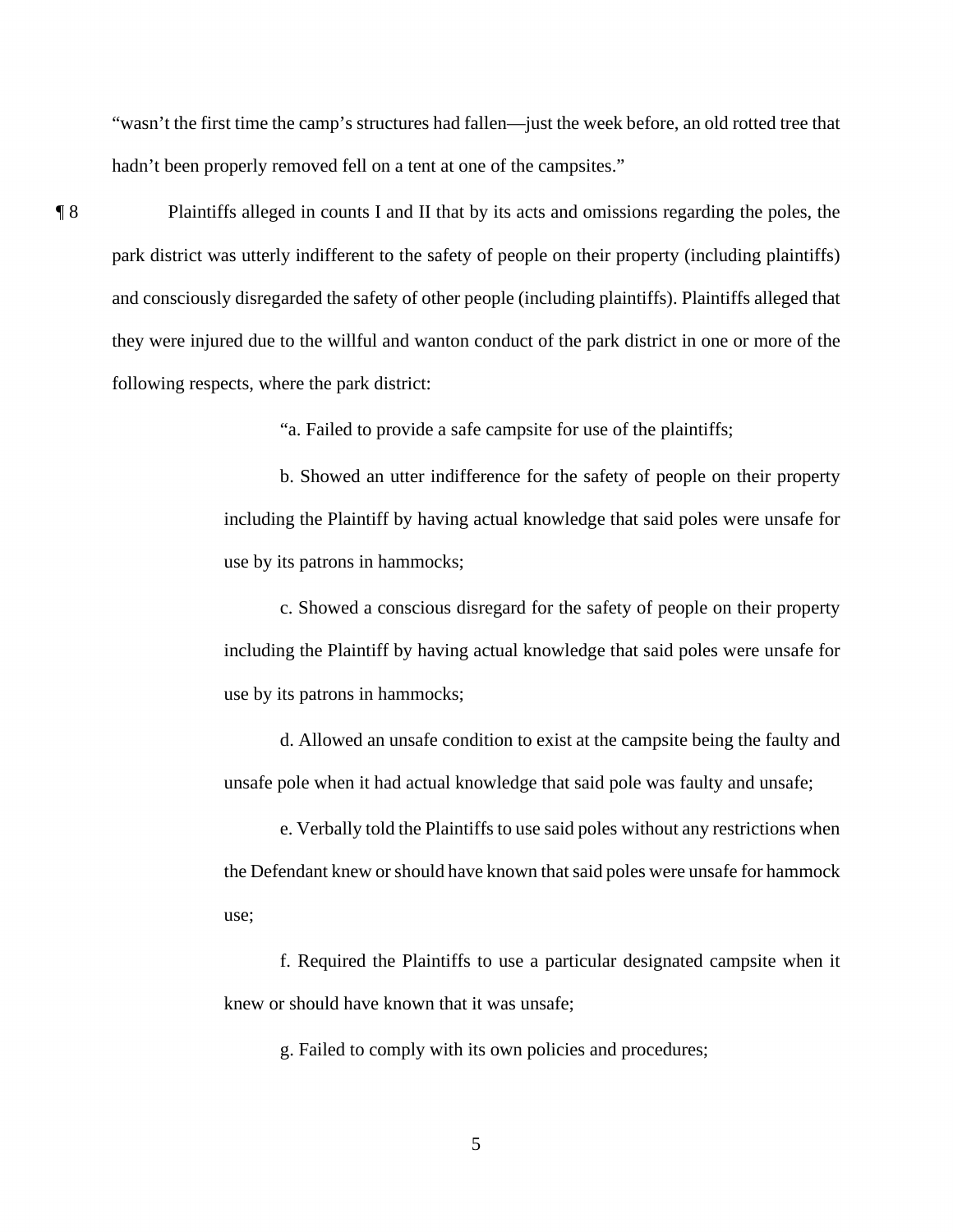h. Failed to comply with its own policy to notify campers, including the Plaintiffs not to hang a hammock on said poles due to the poles being unsafe;

i. Failed to comply with its own policy to notify campers, including the Plaintiffs not to hang a hammock on said poles due to the poles being old and rotten;

intended to safely hold appreciable weight[;] j. Failed to comply with its own policy to notify campers, including the Plaintiffs not to hang a hammock on said poles due to the poles never being

campsite patrons from hanging hammocks on said poles; k. Failed to post any warning signs or any other communication to inform the Plaintiffs or other patrons of the CAMP WOKONDA policy prohibiting its campsite patrons from hanging hammocks on said poles;<br>1. Failed to warn of the unsafe condition of the property;<br>m. Failed to warn of the unsafe condition of the poles;<br>n. Failed to provide safe poles for use of the Plaint

1. Failed to warn of the unsafe condition of the property;

m. Failed to warn of the unsafe condition of the poles;

o. Failed to inspect said poles;

p. Provided unsafe poles for use of its patrons including the Plaintiffs at the campsite; and

q. Failed to remove faulty and unsafe poles from the property."

¶ 9 Plaintiffs alleged that as a direct and proximate result of one or more of the aforesaid acts of willful and wanton conduct of the park district, plaintiffs sustained injuries and losses. For plaintiff, Michael Torres, as alleged in count I, his injuries included broken bones, severe spine injuries, the need for future surgery, and scarring. For plaintiff, Jaimie Gibson, as alleged in count II, her injuries included broken bones and a punctured lung. Each plaintiff requested a judgment against the park district in an amount in excess of \$50,000.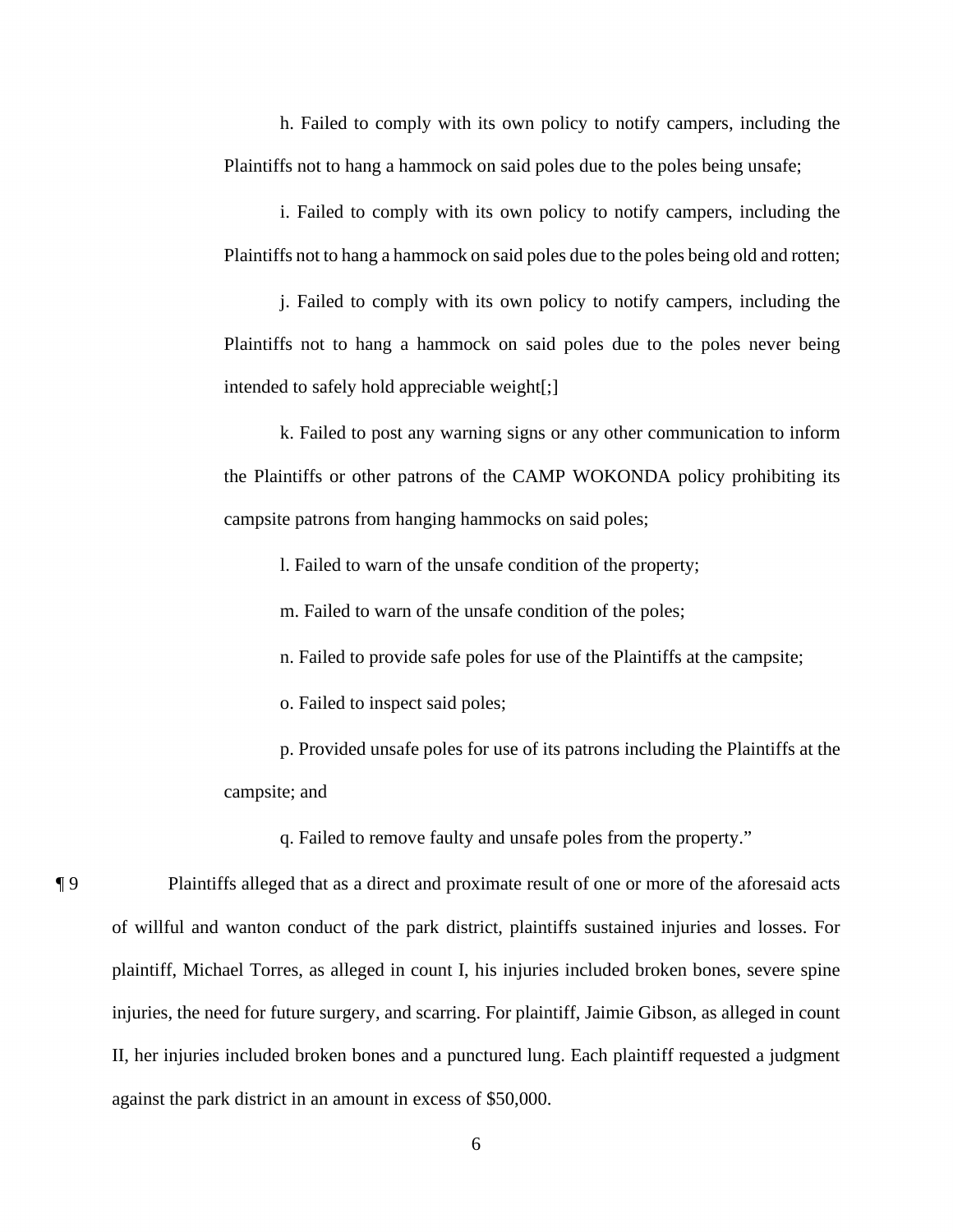¶ 10 In addition, realleging the factual allegations contained in counts I and II, plaintiffs alleged a safe campsite for use of the plaintiffs; (b) showing an utter indifference for plaintiffs by having unsafe for use by its patrons in hammocks; (d) allowing an unsafe condition to exist at the campsite being the faulty and unsafe poles when it had actual knowledge that said poles were faulty and knew or should have known the said poles were unsafe for hammock use; (f) requiring plaintiffs in count III (related to Michael Torres) and count IV (related to Jaimie Gibson) that the park district violated the Premises Liability Act (740 ILCS 130/1 *et seq.* (West 2016)) by (a) failing to provide actual knowledge that said poles were unsafe for use by its patrons in hammocks; (c) showing a conscious disregard for the safety of plaintiffs by having actual knowledge that said poles were unsafe; (e) verbally telling plaintiffs to use said poles without any restrictions when the park district to use a particular designated campsite when it knew or should have known that it was unsafe;  $(g)$ failing to comply with its own policies and procedures; (h) failing to comply with its own policy to notify campers (including plaintiffs) not to hang a hammock on said poles due to the poles being unsafe; (i) failing to comply with its own policy to notify campers (including plaintiffs) not to hang a hammock on said poles due to the poles being old and rotten; (j) failing to comply with its own policy to notify campers (including plaintiffs) not to hang a hammock on said poles due to the poles never being intended to safely hold appreciable weight; (k) failing to post any warning signs or any other communication to inform the plaintiffs of its policy prohibiting its campsite patrons from hanging hammocks on said poles; (l) failing to warn of the unsafe condition of the property; (m) failing to warn of the unsafe condition of the poles; (n) failing to provide safe poles for use of the plaintiffs at the campsite; (o) failing to inspect said poles; (p) providing unsafe poles for use of its patrons including the plaintiffs at the campsite; and (q) failing to remove faulty and unsafe poles from the property.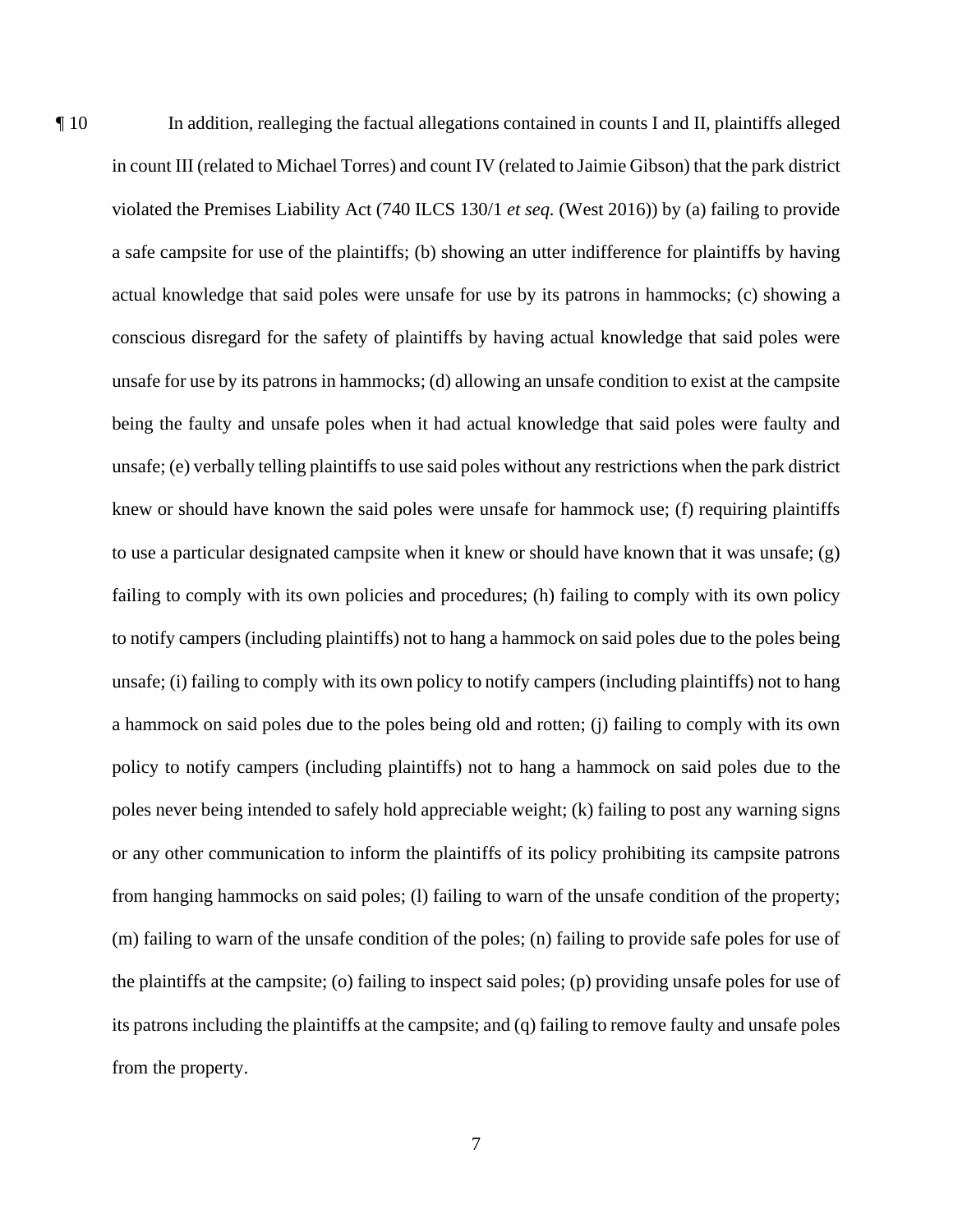615 of the Code (*id.* § 2-615 (providing for a dismissal of a pleading which is "substantially Local Governmental and Governmental Employees Tort Immunity Act (Tort Immunity Act) (745 district argued the plaintiffs failed to sufficiently allege the park district engaged in willful and plaintiffs' claim was barred because the park district was immune from negligence liability ¶ 11 In response to plaintiffs' second amended complaint, the park district filed a combined motion to dismiss pursuant to section 2-619.1 of the Code of Civil Procedure (Code) (735 ILCS 5/2-619.1 (West 2016)), which allows a party to move to dismiss a pleading under both section 2 insufficient in law")) and section 2-619 of the Code (*id.* § 2-619 (providing for an involuntary dismissal based upon certain defects or defenses)). In the section 2-615 portion of its motion, the park district contended that it was immune from negligence liability pursuant section 3-106 of the ILCS 10/3-106 (West 2016)) for claims based upon a condition of public property intended for recreational use unless the park district was guilty of willful and wanton conduct, and the park wanton conduct. In further support of its section 2-615 motion, the park district argued immunity from liability pursuant to section 3-102(a) of the Tort Immunity Act (*id.* § 3-102(a)), which places a general duty upon local public entities to maintain its property in a reasonably safe condition, and the park district argued plaintiffs' allegations indicated that plaintiffs use of the poles was not an use and plaintiffs failed to alleged the park district had notice of an unsafe condition regarding the poles. In the section 2-619 portion of its motion to dismiss, the park district argued that pursuant to section 3-106 of the Tort Immunity Act where plaintiffs allegations did not indicate the park district engaged in willful and wanton conduct as required by section 3-106.

¶ 12 On April 11, 2019, a hearing on the park district's motion to dismiss took place. The trial court found that plaintiffs' second amended complaint failed to properly plead facts necessary "to survive the Tort Immunity Act" and granted the park district's combined motion to dismiss.

8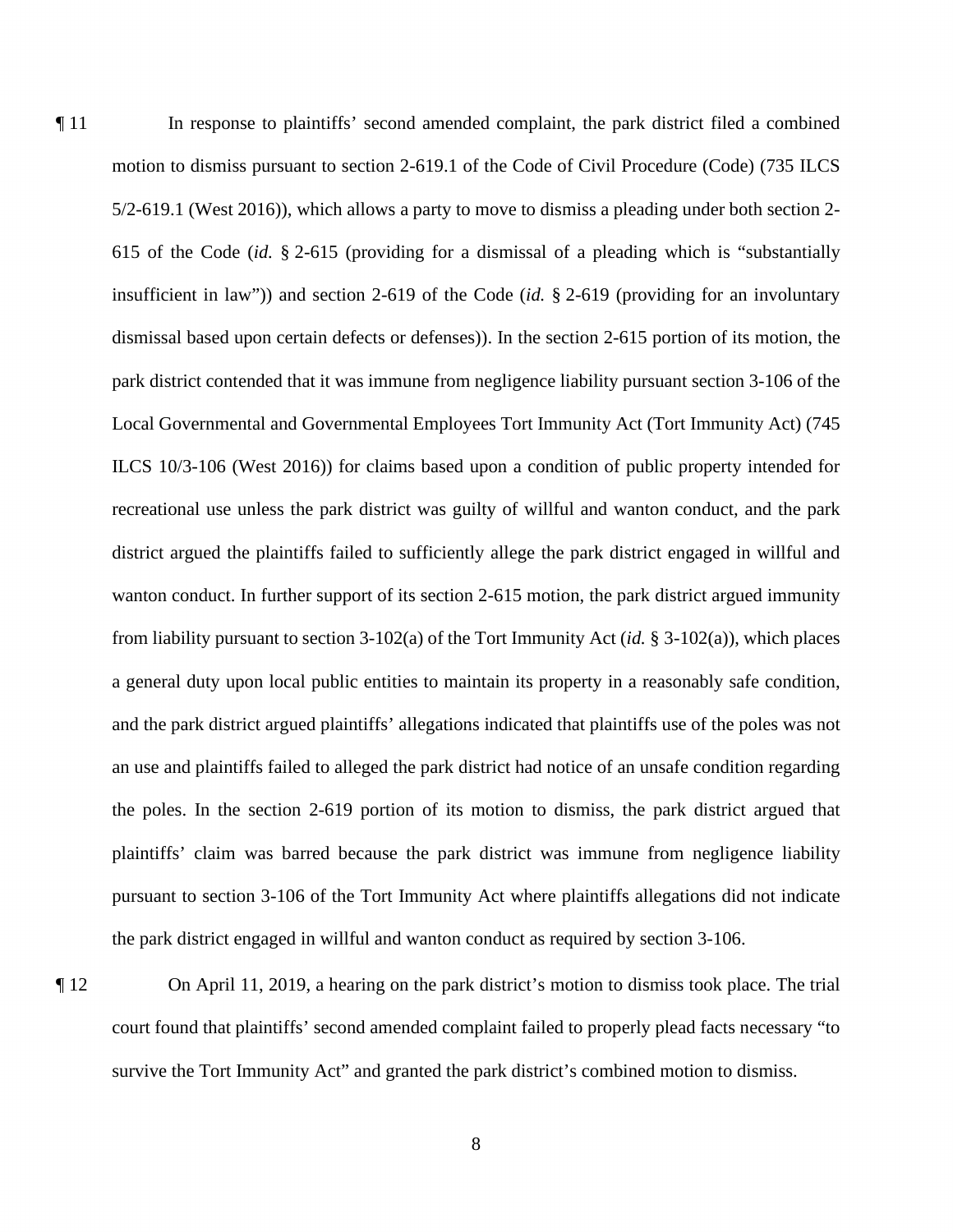¶ 13 Plaintiffs appealed.

#### ¶ 14 ANALYSIS

- ¶ 15 Plaintiffs appeal, arguing that the trial court erred in dismissing their complaint. In response, the Park district argues that the trial court correctly dismissed plaintiffs' second amendment complaint as required by section 3-106 of the Tort Immunity Act (*id.* § 3-106).
- section 2-619 motion to dismiss admits the sufficiency of the complaint but asserts an affirmative ¶ 16 A section 2-615 motion to dismiss attacks the legal sufficiency of a complaint, while a defense or other matter that avoids or defeats the claim. *Carr v. Koch*, 2012 IL 113414, ¶ 27. Immunity under the Tort Immunity Act is an affirmative matter properly raised in a section 2- 619(a)(9) motion to dismiss. *Van Meter v. Darien Park District*, 207 Ill. 2d 359, 367 (2003).
- Accordingly, we will consider not only whether plaintiffs' allegations are barred by an affirmative Code, but we will also consider the legal sufficiency of plaintiffs' claims under section 2-615 of ¶ 17 As an initial matter, we note that the trial court granted the park district's section 2-619.1 motion to dismiss with prejudice but did not specifically indicate whether the complaint was dismissed pursuant to the section 2-615 portion or the section 2-619 portion of the motion. matter avoiding the legal effect of or defeating plaintiffs' claims under section 2-619(a)(9) of the the Code.
- drawn from those facts, while construing the allegations in the complaint in the light most ¶ 18 Whether the trial court dismissed the complaint pursuant to either section 2-615 or 2-619 of the Code, we accept as true all well-pleaded facts and all reasonable inferences that may be favorable to the plaintiff. *Floyd v. Rockford Park District*, 355 Ill. App. 3d 695, 699-700 (2005). A motion to dismiss should not be granted unless it is clearly apparent that no set of facts could be proven that would entitle the plaintiff to recovery. *Snyder v. Heidelberger*, 2011 IL 111052, ¶ 8 (a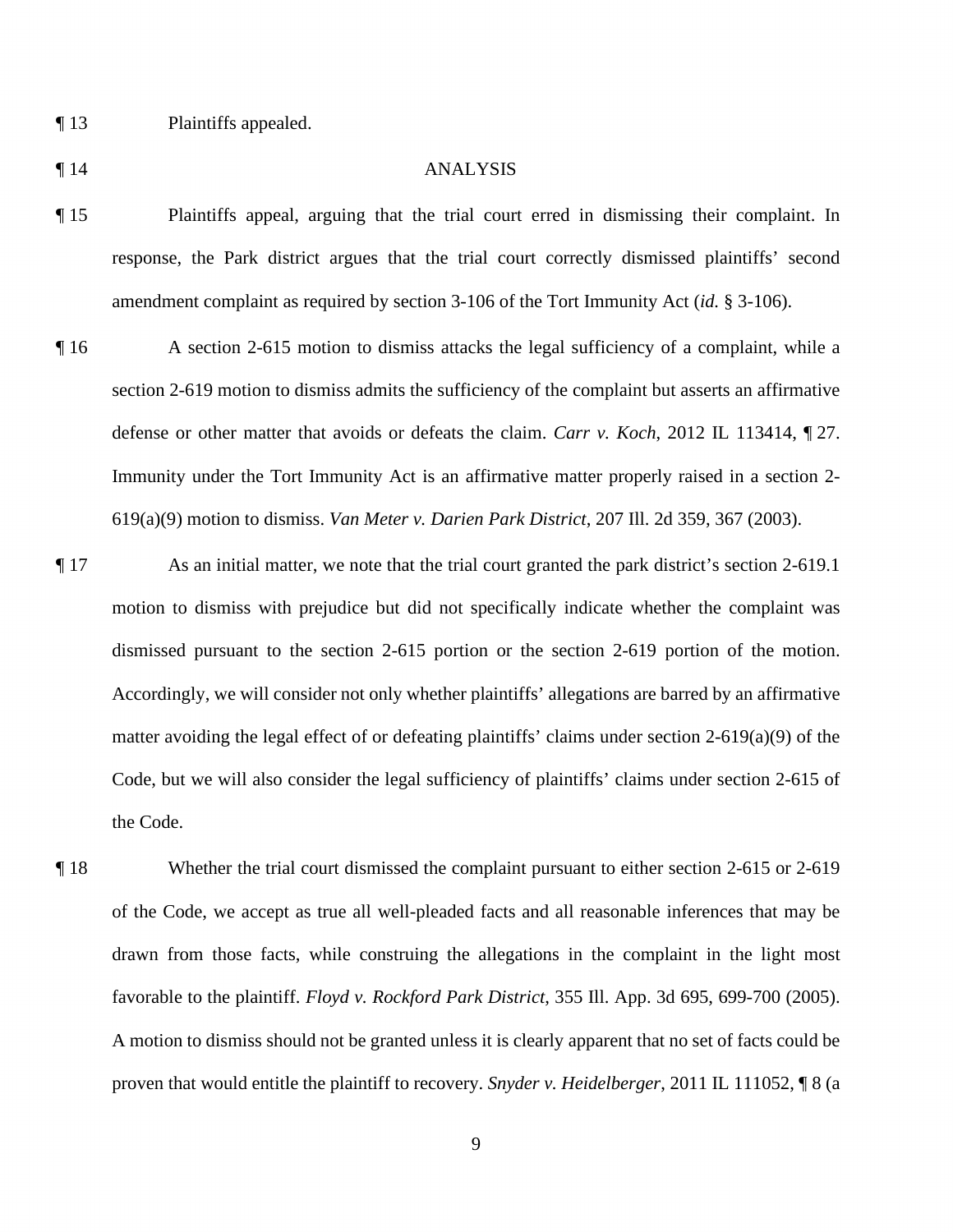support a cause of action"); *Marshall v. Burger King Corp.*, 222 Ill. 2d 422, 429 (2006) ("a cause section 2-619 motion "should be granted only if the plaintiff can prove no set of facts that would of action should not be dismissed pursuant to section 2-615 unless it is clearly apparent that no set of facts can be proved that would entitle the plaintiff to recovery").

- intended users of the campsite and poles and the issue of whether the park district had actual notice ¶ 19 In their briefs on appeal, the parties both address the issue of whether plaintiffs were that the poles were unsafe. Those arguments are irrelevant to this case insofar as those arguments are made in reference to section 3-102 of the Tort Immunity Act, which codified the common law duty of a local public entity to maintain its properly in a reasonably safe condition. See 745 ILCS 10/3-102(a) (West 2016); *Monson v. City of Danville*, 2018 IL 122486, ¶ 24.
- ¶ 20 Section 3-102(a) of the Tort Immunity Act provides:

 it is proven that it has actual or constructive notice of the existence of such a "*Except as otherwise provided in this Article*, a local public entity has the duty to exercise ordinary care to maintain its property in a reasonably safe condition for the use in the exercise of ordinary care of people whom the entity intended and permitted to use the property in a manner in which and at such times as it was reasonably foreseeable that it would be used, and shall not be liable for injury unless condition that is not reasonably safe in reasonably adequate time prior to an injury to have taken measures to remedy or protect against such condition." (Emphasis added.) 745 ILCS 10/3-102(a) (West 2016).

Use of Public Property"—section 3-106 of the Tort Immunity Act provides:<br>
10 ¶ 21 Under the same article—article III, "Immunity from Liability for Injury Occurring in the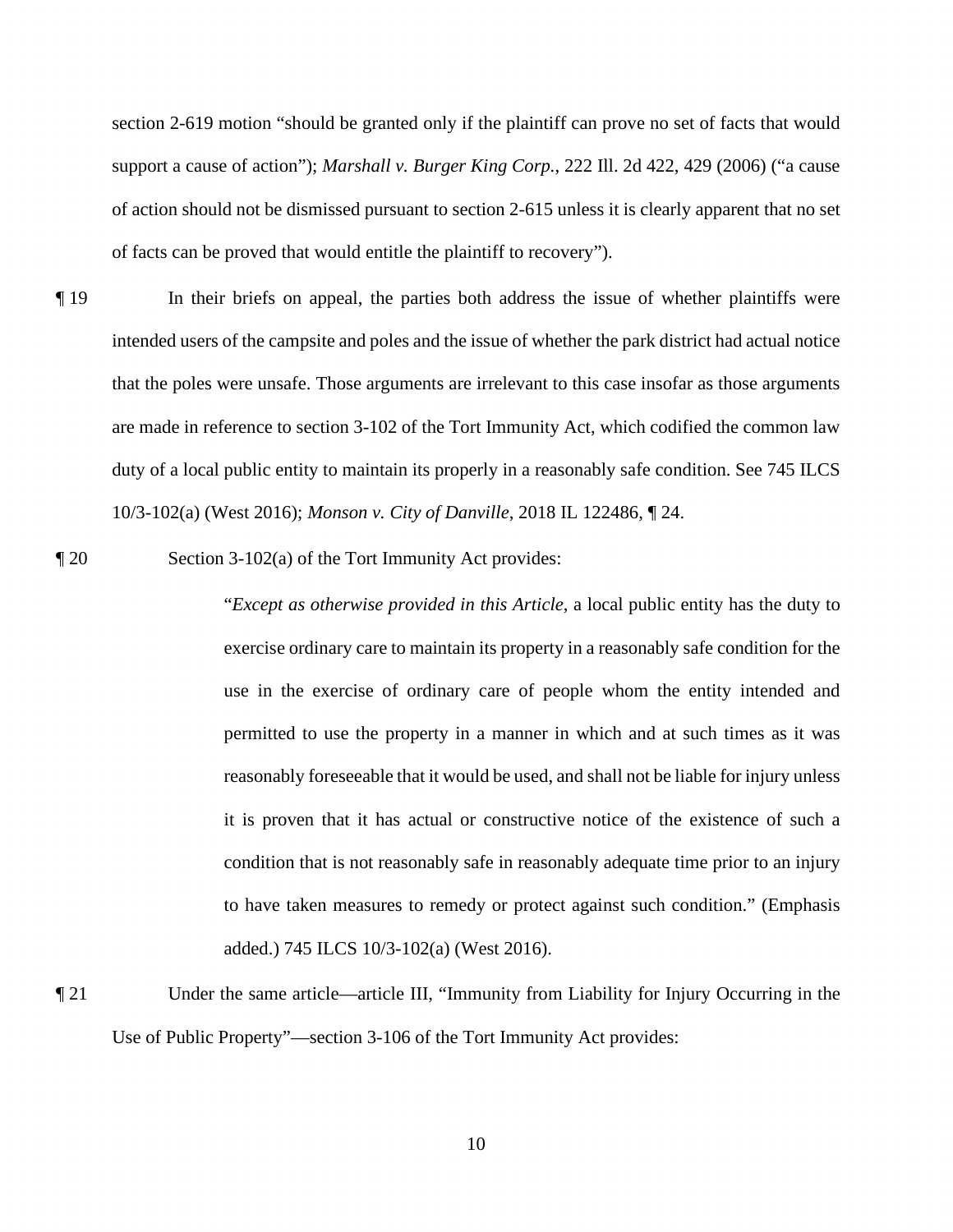proximately causing such injury." *Id.* § 3-106. "Neither a local public entity nor a public employee is liable for an injury where the liability is based on the existence of a condition of any public property intended or permitted to be used for recreational purposes, including but not limited to parks, playgrounds, open areas, buildings or other enclosed recreational facilities, unless such local entity or public employee is guilty of willful and wanton conduct

- property). Under section 3-106, the park district is liable for plaintiffs' injuries only if the park ¶ 22 Here, there is no dispute that the property in question was recreational property so that section 3-106 of the Tort Immunity Act applies. See *id.*; *Murphy v. Springfield Park District*, 2019 IL App (4th) 180662, ¶ 49 (section 3-106, and not section 3-102, governs whether a local public entity is liable for an injury where there is no dispute concerning the recreational nature of the district is guilty of willful and wanton conduct that proximately caused the plaintiffs' injuries. See 745 ILCS 10/3-106 (West 2016); *Murphy*, 2019 IL App (4th) 180662, ¶ 49; *Leja v. Community Unit School District 300*, 2012 IL App (2d) 120156, ¶ 10; *Dunbar v. Latting*, 205 Ill. App. 3d 786, 792 (1993). Because the parties agree that the plaintiffs' injuries occurred on recreational property, section 3-106 controls, and the issue of notice is relevant only insofar as it relates to whether the park district engaged in willful and wanton conduct. See *Murphy*, 2019 IL App (4th) 180662, ¶ 50. Therefore, we need only address the issue of whether plaintiffs properly alleged that the park district's willful and wanton conduct proximately caused their injuries.
- conduct is usually a question of fact for the jury, a court may decide as a matter of law whether ¶ 23 Although the issue of whether a defendant's actions amounted to willful and wanton the plaintiff's allegations of willful and wanton conduct are sufficient to state a cause of action. *Leja*, 2012 IL App (2d) 120156, ¶ 11. "Whether conduct is willful and wanton depends on the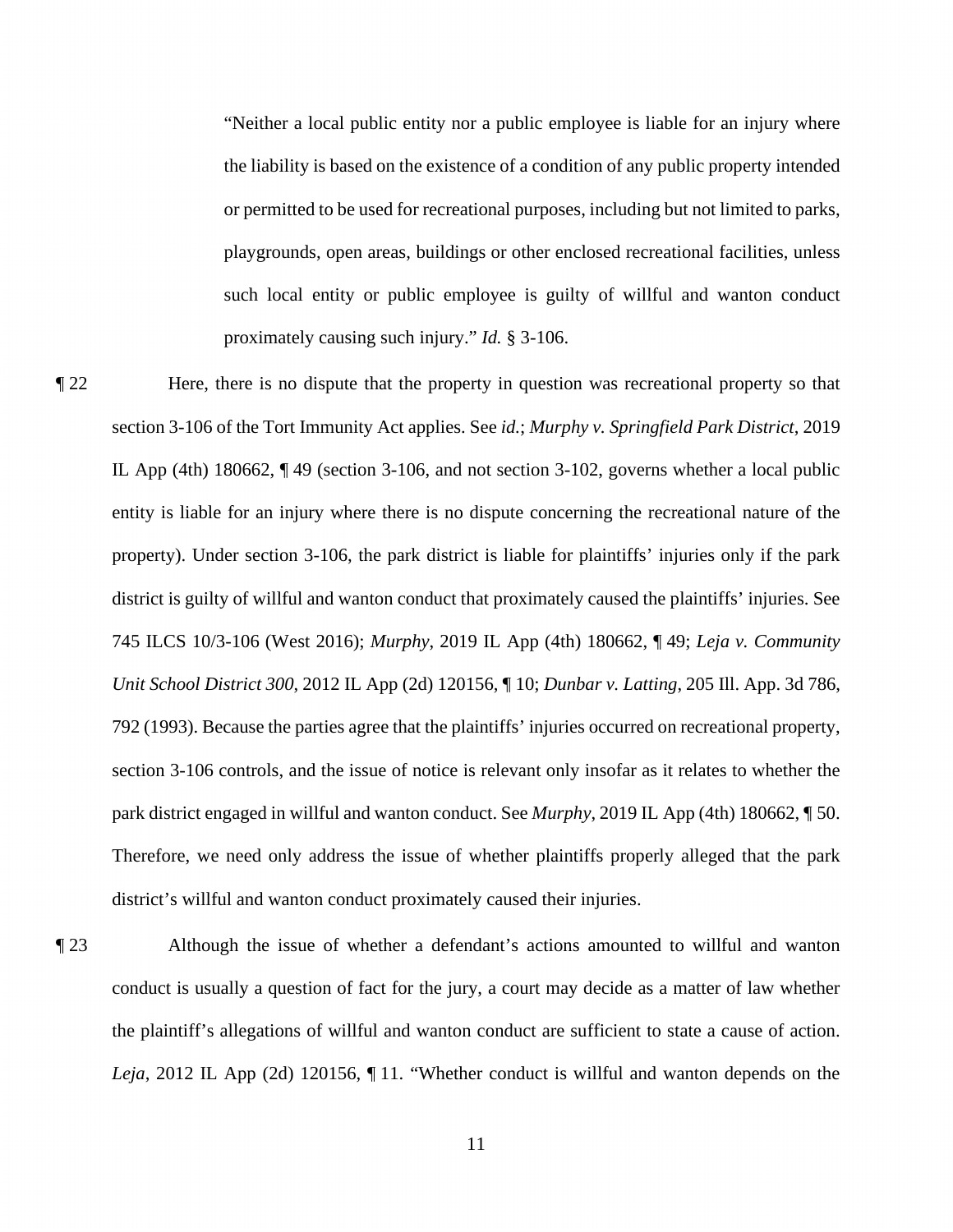circumstances of each case." *Harris v. Thompson*, 2012 IL 112525, ¶ 41; see also *Barr v. Cunningham*, 2017 IL 120751, ¶ 15 ("[w]e consider the totality of the evidence in determining whether a defendant's conduct was willful and wanton").

 or conscious disregard for the safety of others or their property" " contemplates more than mere take reasonable precautions after 'knowledge of impending danger.' " *Barr*, 2017 IL 120751, ¶ 20 Restatement (Second) of Torts  $\S 500$  cmt. g, at 590 (1965)).<sup>1</sup> ¶ 24 Section 1-210 of the Tort Immunity Act defines willful and wanton conduct as "a course of action which shows an actual or deliberate intention to cause harm or which, if not intentional, shows an utter indifference to or conscious disregard for the safety of others or their property." 745 ILCS 10/1-210 (West 2016). "[A] course of action which \*\*\* shows an utter indifference to inadvertence, incompetence, or unskillfulness." (Internal quotation marks omitted.) *Leja*, 2012 IL App (2d) 120156, ¶ 11. "Illinois courts define willful and wanton conduct, in part, as the failure to (quoting *Lynch v. Board of Education of Collinsville Community Unit District No. 10*, 82 Ill. 2d 415, 429 (1980)). Willful and wanton conduct differs from mere negligence in that it " 'requires a conscious choice of a course of action, either with knowledge of the serious danger to others involved in it or with knowledge of facts which would disclose this danger to any reasonable man.' " *Burke v. 12 Rothschild's Liquor Mart, Inc.*, 148 Ill. 2d 429, 449 (1992) (quoting

 as 'reckless.' " *Burke*, 148 Ill. 2d at 449 (citing Restatement (Second) of Torts § 500, Special Note (1965) Comment g of section 500 of the Restatement (Second) of Torts provides: <sup>1"</sup>The Restatement avoids the use of the term 'willful and wanton,' characterizing all such conduct (providing, "[t]he conduct described in this Section is often called 'wanton or willful misconduct' ").

 from that form of negligence which consists in mere inadvertence, incompetence, choice of a course of action, either with knowledge of the serious danger to others involved It differs not only from the above-mentioned form of negligence, but also from that negligence which consists in intentionally doing an act with knowledge that it contains a "Reckless misconduct differs from negligence in several important particulars. It differs unskillfulness, or a failure to take precautions to enable the actor adequately to cope with a possible or probable future emergency, in that reckless misconduct requires a conscious in it or with knowledge of facts which would disclose this danger to any reasonable man.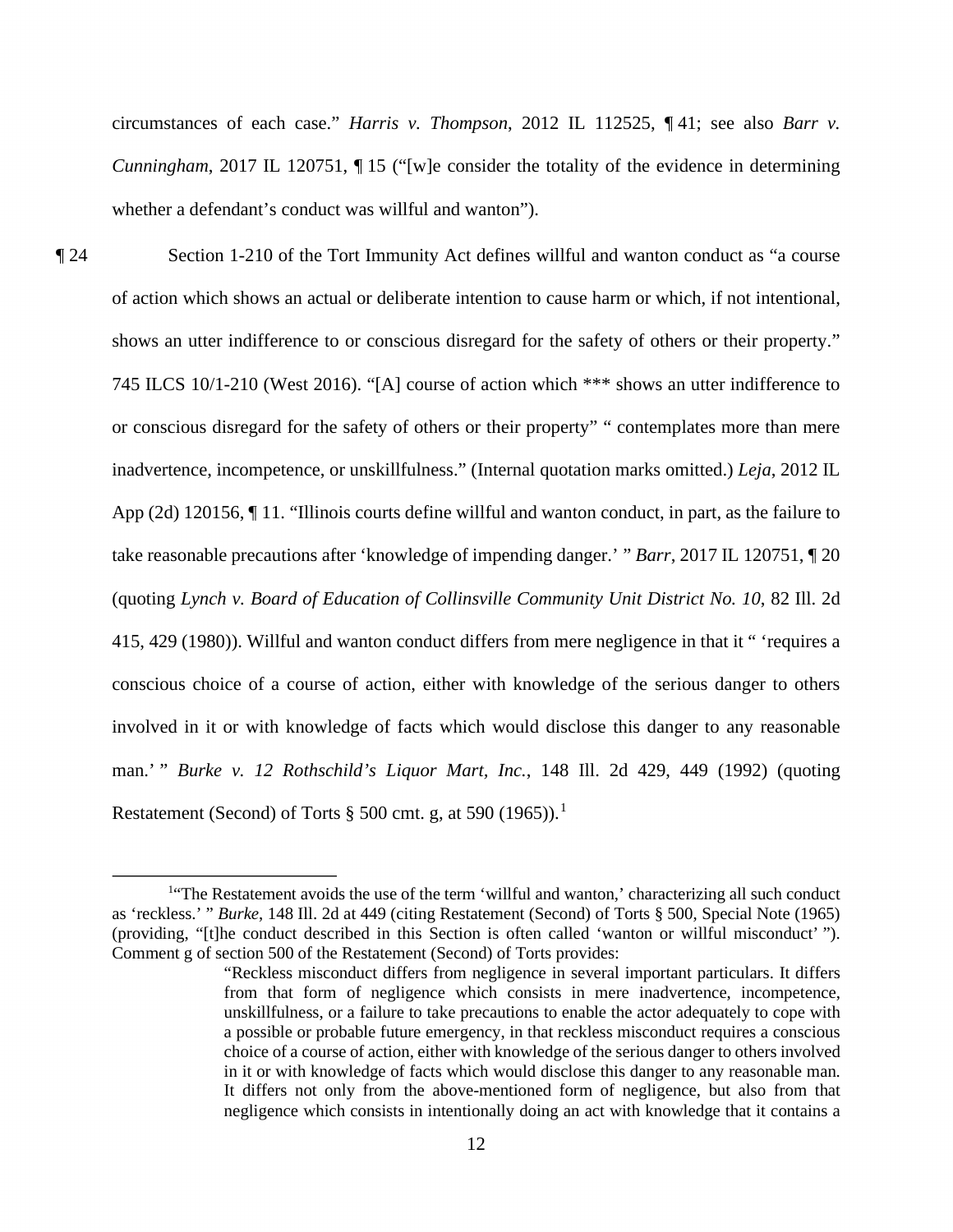action to correct it [(see, *e.g.*, *Carter v. New Trier East High School*, 272 Ill. App. 3d 551, 557-58 ¶ 25 "[C]ourts employing the [Tort Immunity] Act's definition have found willful and wanton conduct to exist where a public entity knew of a dangerous condition yet took no action to correct the condition [(see, *e.g.*, *Muellman v. Chicago Park District*, 233 Ill. App. 3d 1066, 1069 (1992))], where a public entity was aware of prior injuries caused by a dangerous condition but took no (1995))], and where a public entity intentionally removed a safety feature from recreational property despite the known danger of doing so [(see, *e.g.*, *Benhart v. Rockford Park District*, 218 Ill. App. 3d 554, 559-60 (1991))]." *Leja*, 2012 IL App (2d) 120156, ¶ 11. In *Benhart*, for example, the Appellate Court, Second District, held that a patron of a water park sufficiently stated a cause of action for willful and wanton conduct by the park district by alleging the owner of the water park intentionally removed nonslip strips from a wave pool despite knowing the wave pool was slippery without the strips. *Benhart*, 218 Ill. App. 3d at 559-60.

 on the property at that time, so that the park district knew that the poles were at least 42 years old ¶ 26 In this case, the allegations in plaintiffs' second amended complaint indicated that in 1975, the park district purchased the campground from the Boy Scouts with the wooden poles in place at the time of the incident. In erecting the poles, the Boy Scouts knew the poles were not safe to support any appreciable weight and had implement a policy indicating the poles were not safe to support any appreciable weight. At some point after purchasing the campground from the Boy Scouts, the park district implemented a similar policy prohibiting erecting hammocks, or any other objects, from any structure on park district property, and it can be inferred that policy included a

 risk of harm to others, in that the actor to be reckless must recognize that his conduct conduct negligent. The difference between reckless misconduct and conduct involving only such a quantum of risk as is necessary to make it negligent is a difference in the degree of the risk, but this difference of degree is so marked as to amount substantially to a involves a risk substantially greater in amount than that which is necessary to make his difference in kind." Restatement (Second) of Torts § 500 cmt. g, at 590 (1965).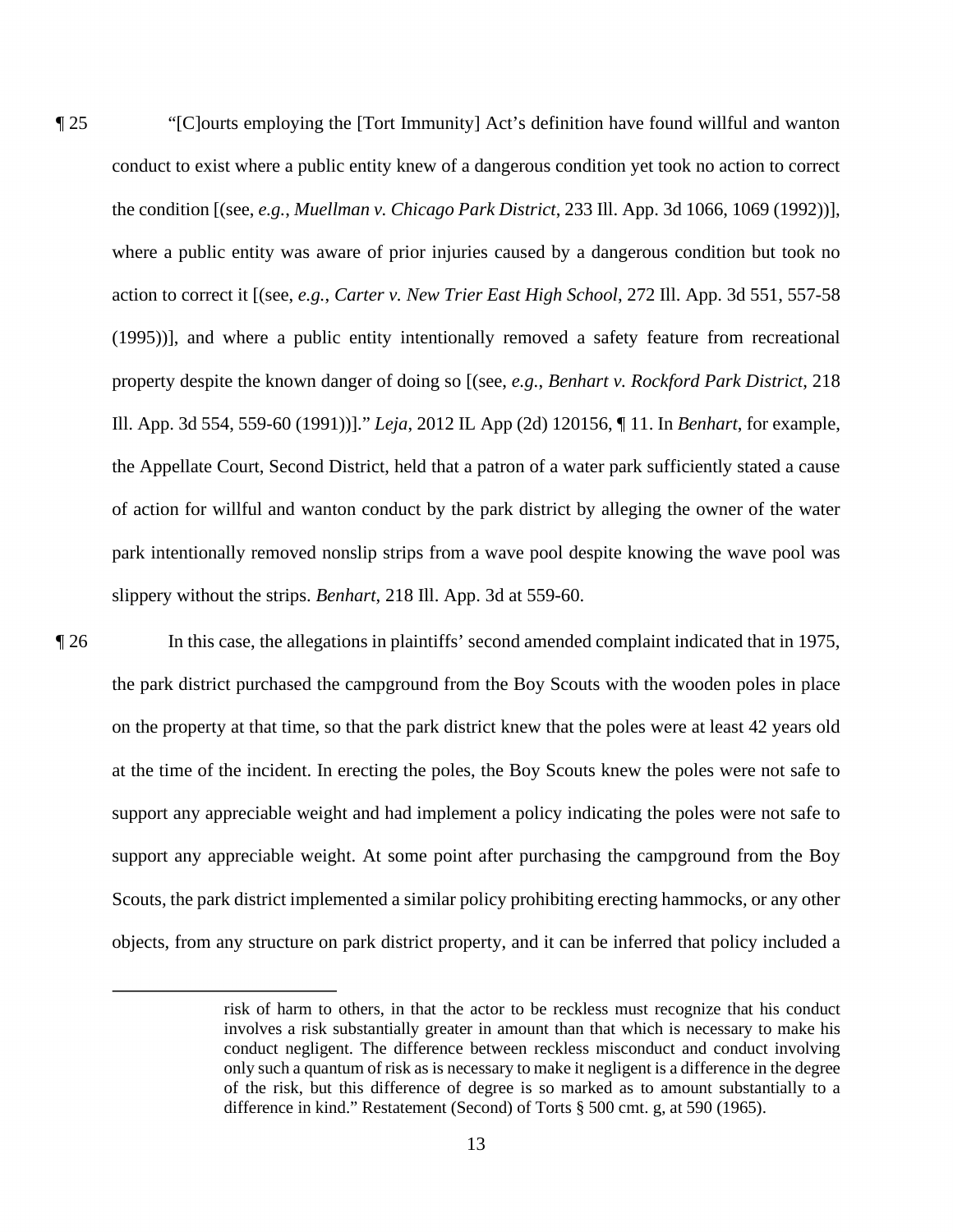prohibition on hanging a hammock from the poles at issue in this case. It can also be reasonably be inferred from the allegations that the park district established this policy, at least in part, for the safety of its patrons because the park district knew that the poles at issue were at least 42 years old and had not been originally erected to bear any appreciable weight, even though the poles appeared sturdy enough to do so.

 ¶ 27 The fact that the poles appeared sturdy is indicated by, or could be reasonably inferred and nails attached to it (suggesting various items were previously safely secured to the pole without and attempted to sit in the hammock together. Despite the park district having a safety policy in desired" without any qualification or indication that doing so would be against the park district's informing them that doing so would be against its policy. See *id.* from, the photographs of the poles, which included a photograph of the fallen pole with eyehooks the pole falling), and from the facts alleged that plaintiffs had secured their hammock to the poles place prohibiting such use of the poles, the park district (through its agent or employee) allegedly specifically told plaintiffs the poles "were there for any camping or recreational purpose they so policy. Similar to *Benhart*, the allegations in plaintiffs' second amended complaint indicated that the park district had a safety feature in place (a policy of prohibiting certain uses of the poles) but removed that safety feature by telling plaintiffs the poles could be used for any purpose without

 course of action by the park district that showed an utter indifference to or conscious disregard for ¶ 28 Given these allegations, we cannot say that is clearly apparent that there is no set of facts that could be proven that would entitle the plaintiffs to recover. Accepting the allegations in the second amended complaint as true and drawing reasonable inferences from those allegations, while construing the allegations in the light most favorable to the plaintiffs, we conclude that plaintiffs sufficiently alleged that the park district engaged in willful and wanton conduct by alleging a

14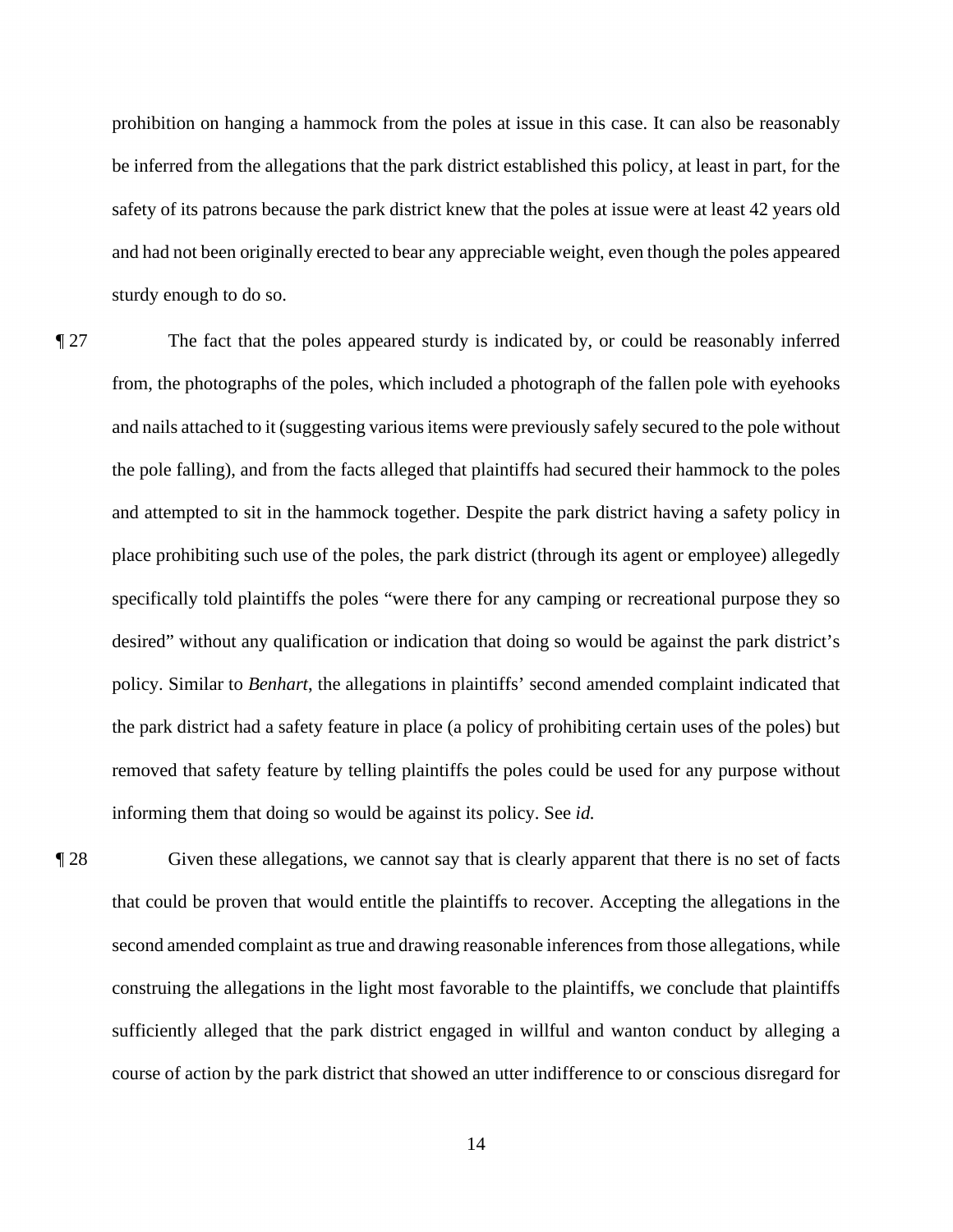the safety of plaintiffs that proximately caused plaintiffs' injuries. See 745 ILCS 10/1-210 (West 2016). Therefore, the trial court erred in granting defendant's 2-615 motion to dismiss. See 735 ILCS 5/2-615 (West 2016).

 from liability as a matter of law pursuant to section 3-106 of the Tort Immunity Act. See *id.* § 2- 619(a)(9) (allowing an involuntary dismissal of a plaintiff's claim where the claim is "barred by other affirmative matter avoiding the legal effect of or defeating the claim"). The "affirmative matter" asserted in a section 2-619(a)(9) motion to dismiss must be apparent on the face of the motion to dismiss, the burden shifts to the plaintiff to establish that the alleged defense is either ¶ 29 Additionally, based on the facts alleged, we cannot say that the park district is immune complaint or be supported by affidavits or certain other evidentiary materials. *Van Meter*, 207 Ill. 2d at 377. Once a defendant satisfies the initial burden of going forward on the section 2-619(a)(9) unfounded or requires the resolution of an essential element of material fact before it is proven. *Id.*  If, after considering the pleadings and affidavits, the trial judge finds that the plaintiff has failed to carry its shifted burden of going forward, the motion may be granted. *Id.* On appeal from a section  $2-619(a)(9)$  dismissal, the reviewing court must consider whether a genuine issue of material fact existed to preclude the dismissal or, absent such an issue of fact, whether dismissal is proper as a matter of law. *Id.* at 377-78.

 2-619 motion to dismiss admits the sufficiency of the complaint but asserts an affirmative defense or other matter that avoids or defeats the claim). The park district raised, as an affirmative matter, the conduct alleged in plaintiff's complaints involved acts or omissions that did not equate to ¶ 30 In this case, the legal sufficiency of plaintiffs' allegations was admitted by the park district in regard to its section 2-619(a)(9) motion to dismiss. See *Carr*, 2012 IL 113414, ¶ 27 (a section its statutory immunity from liability under section 3-106 of the Tort Immunity Act, arguing that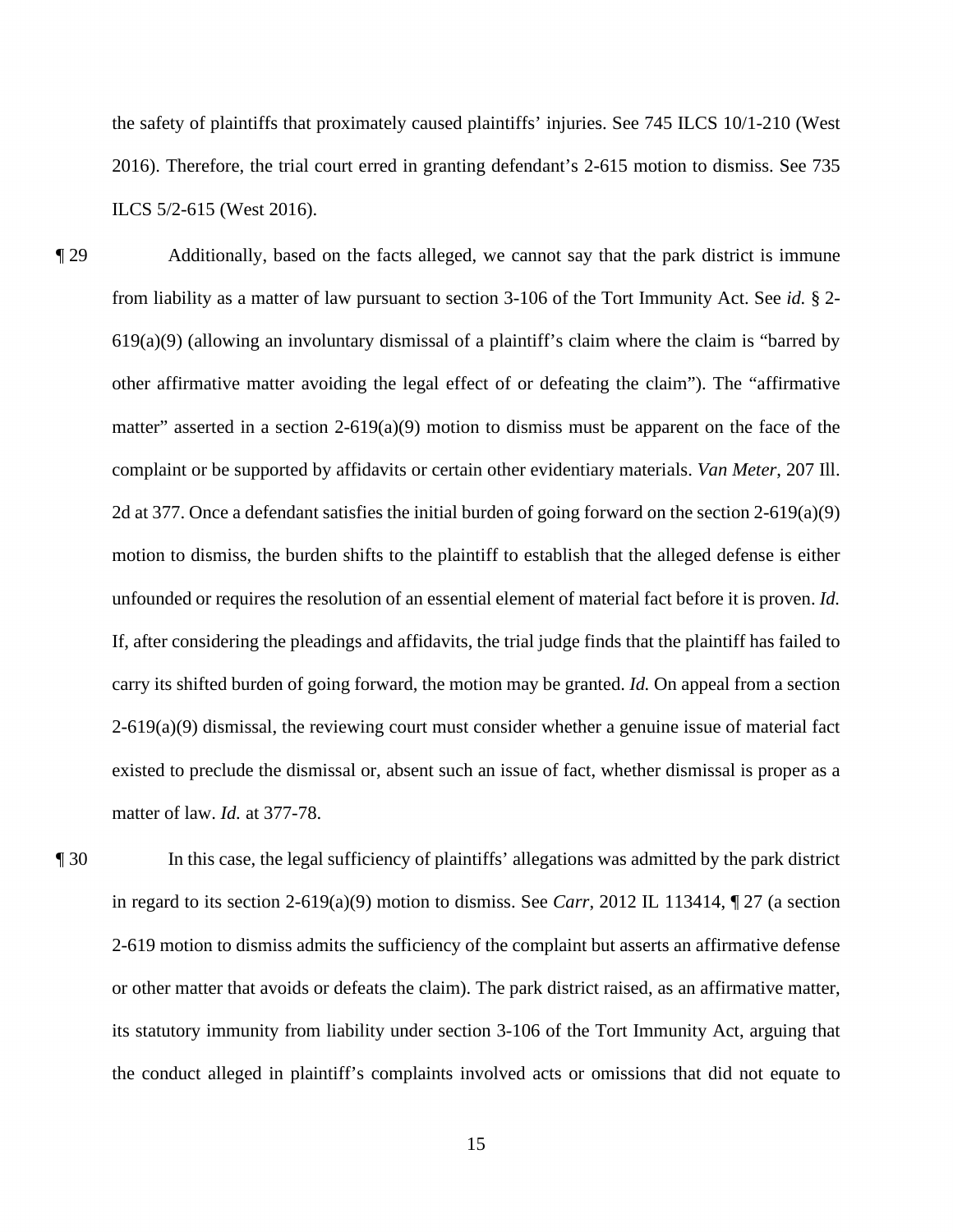conduct) is not apparent on the face the complaint where a genuine issue of material fact remains as to whether the park district did in fact engage in the willful and wanton conduct alleged by willful and wanton conduct. However, the affirmative matter asserted by the park district (immunity pursuant to section 3-106 because the park district did not engage in willful and wanton plaintiffs. See *Murray v. Chicago Youth Center*, 224 Ill. 2d 213, 245-46 (2007) (holding as a matter of law that the complaint alleged sufficient facts of the defendants' willful and wanton conduct to create a jury question).

- immunity). Consequently, the park district did not meet its burden of establishing its affirmative ¶ 31 As noted above, the plaintiffs sufficiently alleged a set of facts from which, if proven, a jury could find the park district engaged in willful and wanton conduct that proximately caused plaintiffs' injuries. See *Monson*, 2018 IL 122486, ¶ 15 (since the Tort Immunity Act is in derogation of the common law, we must construe the Act strictly against the public entity seeking defense under section 3-106 of the Tort Immunity Act. See *Van Meter*, 207 Ill. 2d at 377.
- ¶ 32 For the above reasons, we conclude the trial court erred in granting the park district's combined motion to dismiss with prejudice.
- ¶ 33 CONCLUSION
- ¶ 34 The judgment of the circuit court of Peoria County is reversed, and this cause is remand for further proceedings.
- ¶ 35 Reversed and remanded.

16